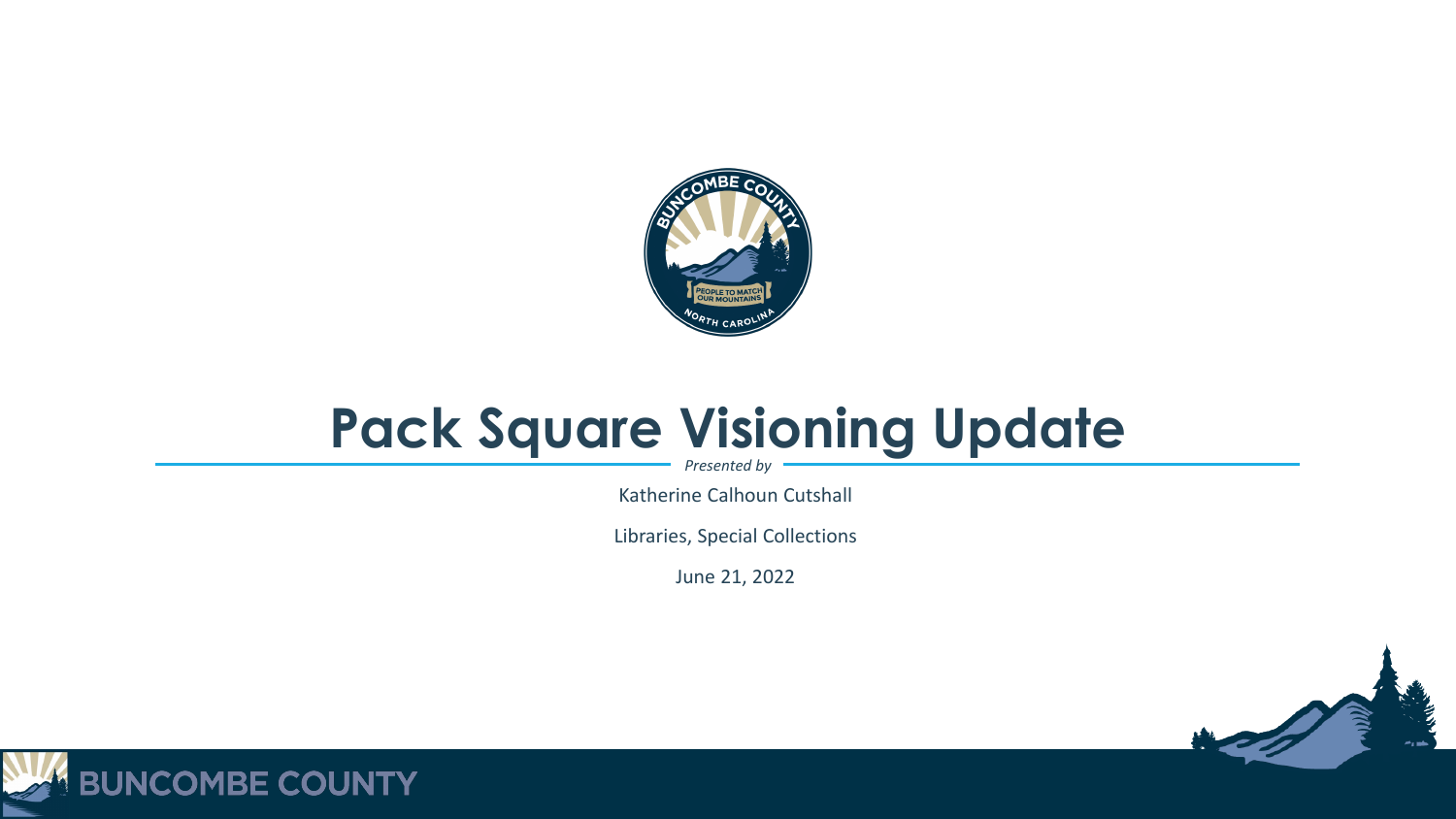**Project Overview**

June 2020 – May 2022

 $\checkmark$  June 2020, BOCC passed a joint resolution with the City of Asheville. The resolution considered three Confederate Monuments (Vance, 60<sup>th</sup> NC, and Robert E. Lee). BOCC voted to remove the one marker in its jurisdiction. (60<sup>th</sup> North Carolina, previously located outside the courthouse).

As part of the resolution, BOCC agreed to forming a jointly appointed task force with COA to consider the future of the Vance Monument.

 November 2020, Members of the jointly appointed task force voted to recommend that the City and County move forward with the removal of the Vance Monument. BOCC approved this recommendation at their meeting on December 7, 2020.

April 2021, BOCC voted to authorize the County Manager to enter into a cost-share agreement with the City of Asheville up to \$35k to fund the development of securing a consultant to facilitate a community visioning process.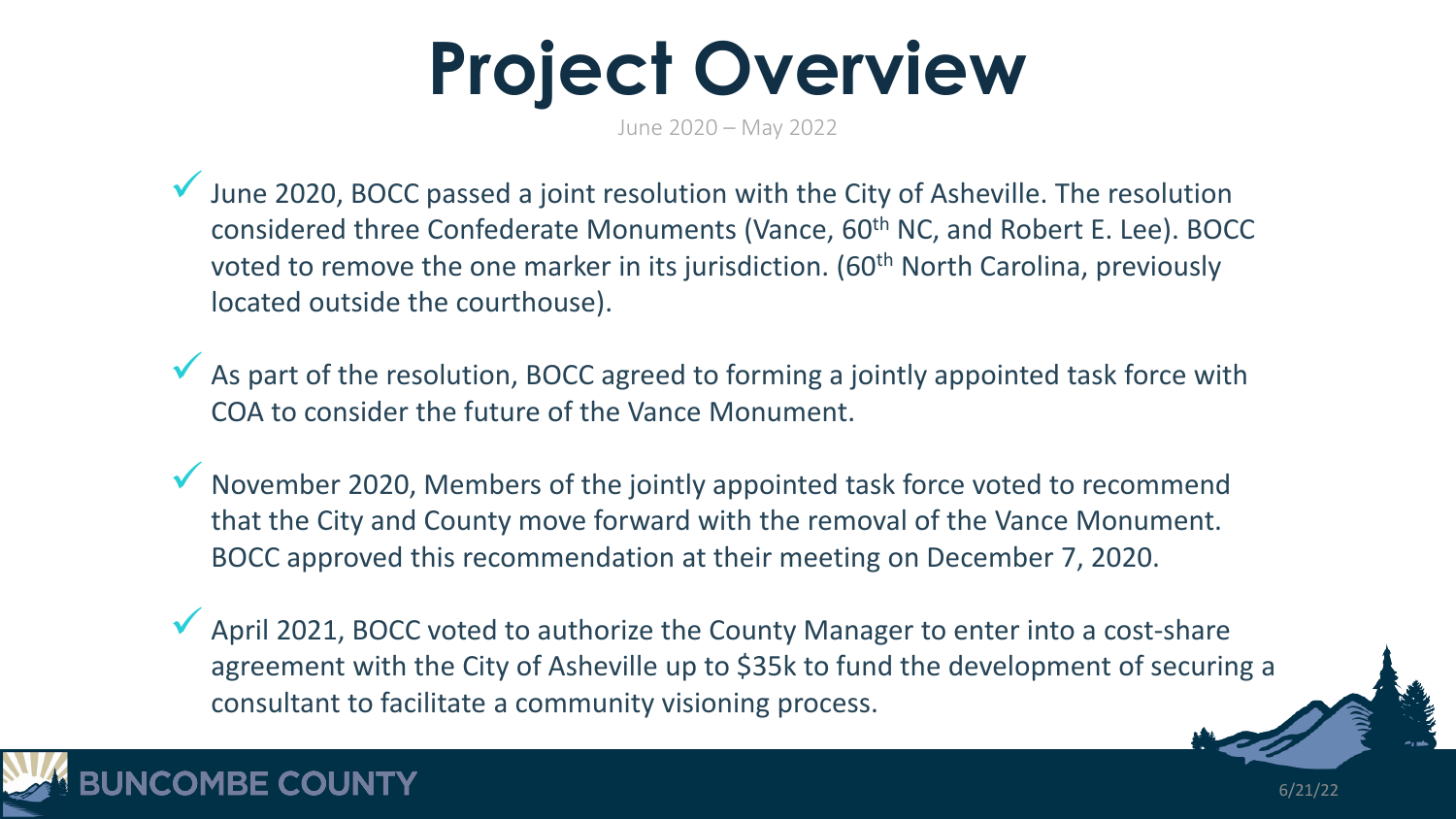# **Project Overview, Contd.**

Action was stalled as the City of Asheville manages legal issues around the removal of the monument. In the meantime, County staff began working with City of Asheville staff on and RFP to seek qualified candidates to lead the revisioning process. The RFP was posted January 18, 2022, and received three responses.

 $\sqrt{\phantom{a}}$  An inter-organizational team of 12 members of Buncombe County and City of Asheville staff assisted in the selection of the **McAdams** firm as the top-ranked applicant.

 McAdams has designated \$15,000 in their budget to sub-contract with local organizations and/or individuals



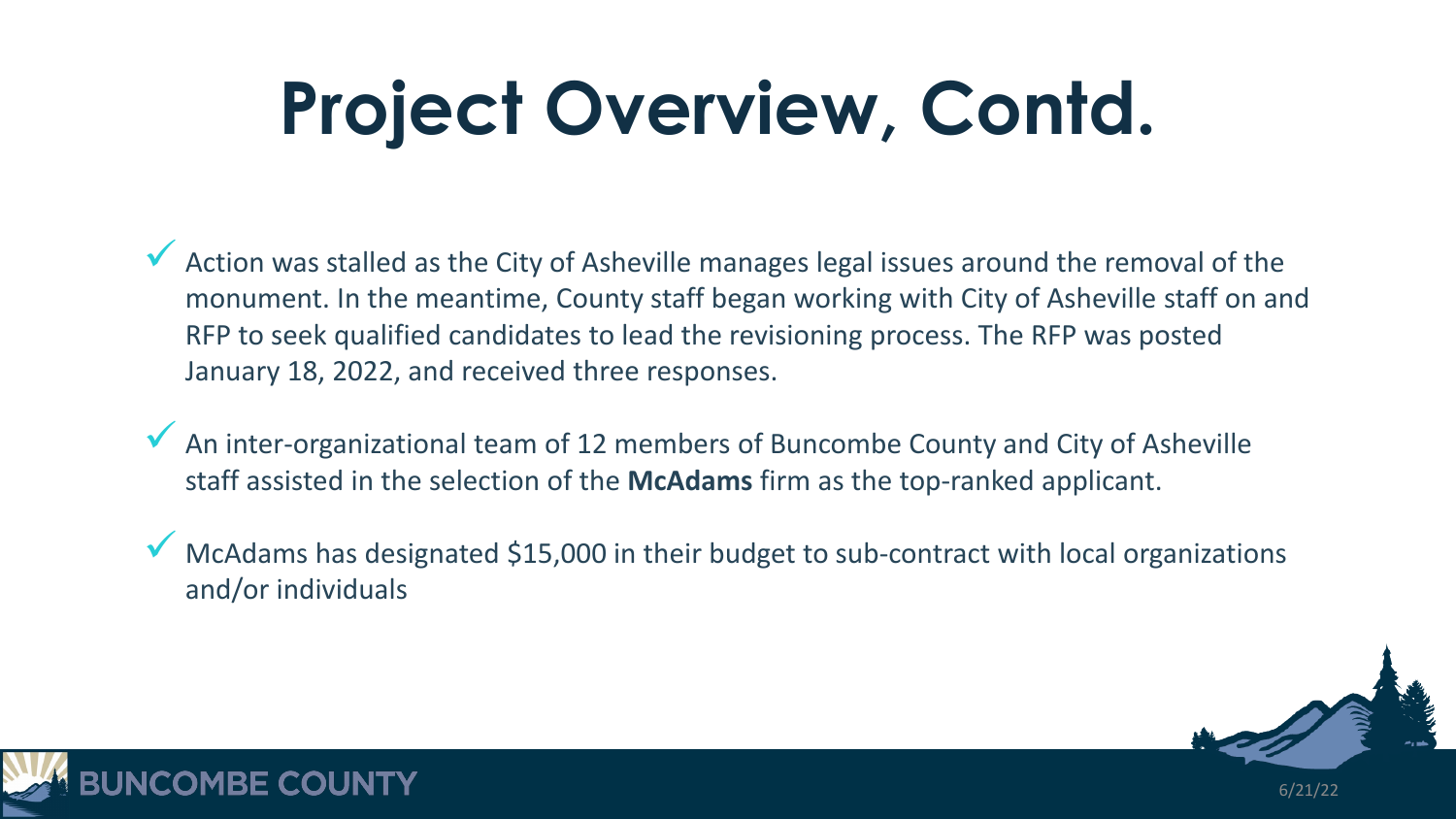## **Collaborative Engagement**





**BUNCOMBE COUNTY** 

6/21/22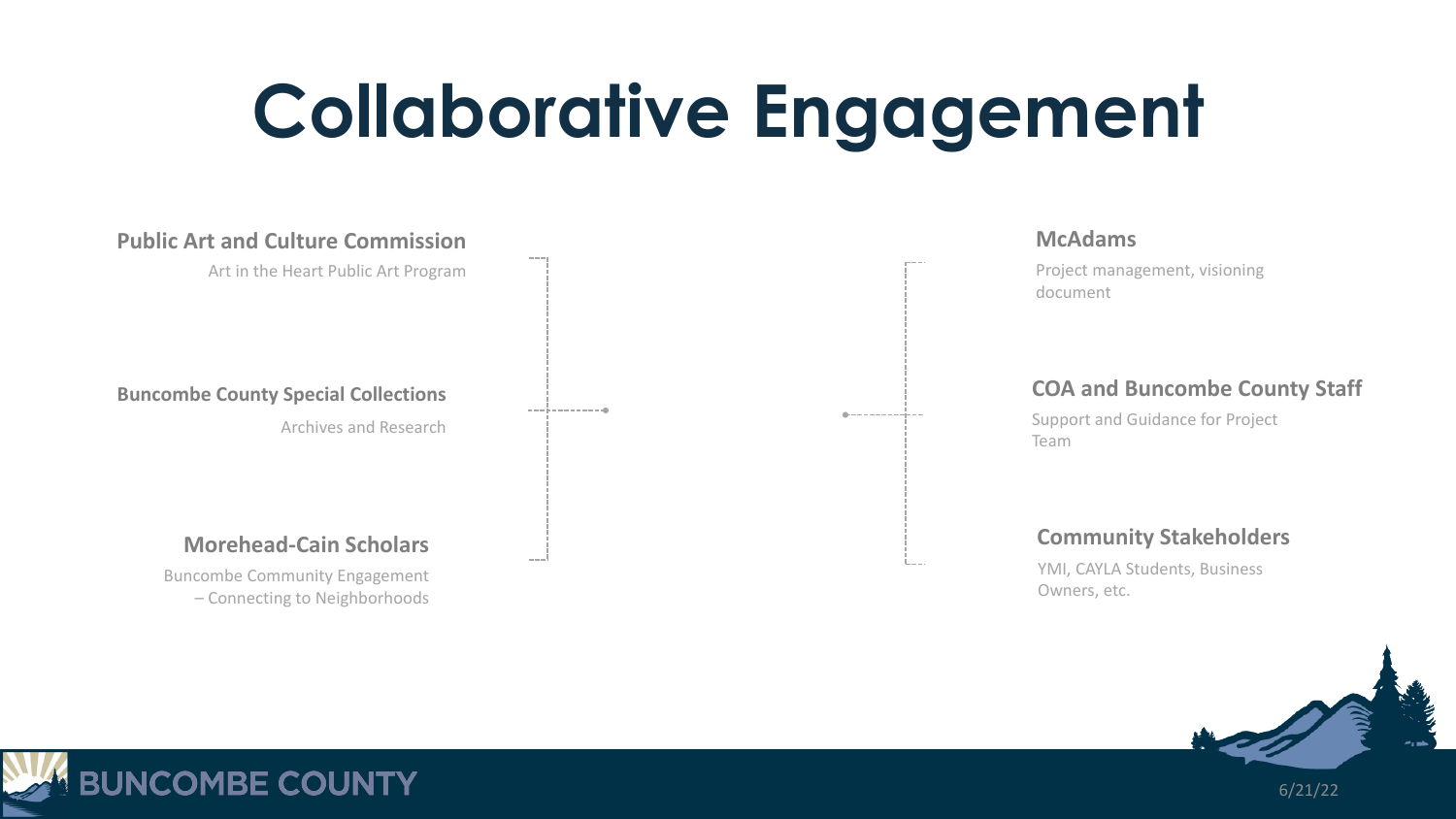# **Next Steps & Timeline**

 At the **June 14, 2022** City Council meeting, council members approved entering a contract with McAdams.

 **Mid-July** -McAdams will begin work with City and County staff and other community stakeholders to develop a communication and engagement plan.

**August-** Community listening sessions begin

 **September**- McAdams will complete a site analysis and inventory of the project area (including corridor to "The Block)

**October-January** Community engagement and feedback sessions on draft visioning document

6/21/22

 **March 2023 -** Community visioning document presented to BOCC and City Council for final approval.